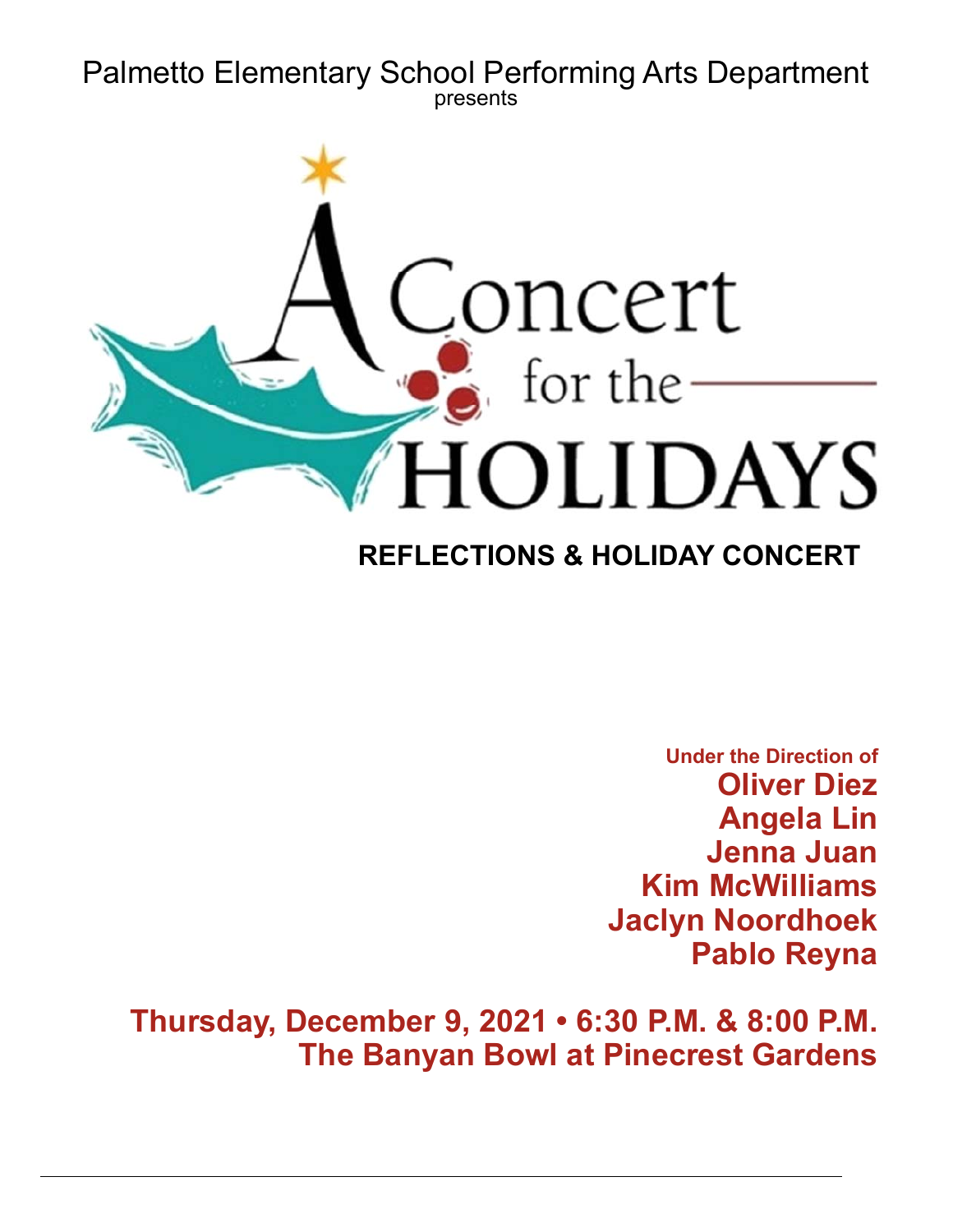# **MIAMI-DADE COUNTY PUBLIC SCHOOLS**

#### **The School Board of Miami-Dade County**

Chair Ms. Perla Tabares Hantman

#### **Vice-Chair**

Dr. Steve Gallon III

#### **Members**

Ms. Lucia Baez-Geller Dr. Dorothy Bendross-Mindingall Ms. Christi Fraga Dr. Lubby Navarro Dr. Marta Pérez Ms. Mari Tere Rojas Ms. Luisa Santos

#### **Superintendent**

Alberto M. Carvalho

#### **South Region Office Superintendent**

Ms. Barbara Mendizabal



#### **Palmetto Elementary School Administration**

Mr. Eric Torres, Principal Ms. Sarah Fair, Assistant Principal

#### **PES PERFORMING ARTS STAFF**

Mr. Oliver Diez, Chorus & Band Director Mrs. Jenna Juan, Cheerleading Instructor Ms. Kimberly McWilliams, Cheerleading Instructor Mrs. Jaclyn Noordhoek, Cheerleading Instructor Ms. Angela Lin, Orchestra Director Mr. Pablo Reyna, Drumline Instructor

#### **REFLECTIONS**

Tiffany Moe, Chair Person Adilia Hedges, Co-Chair Person

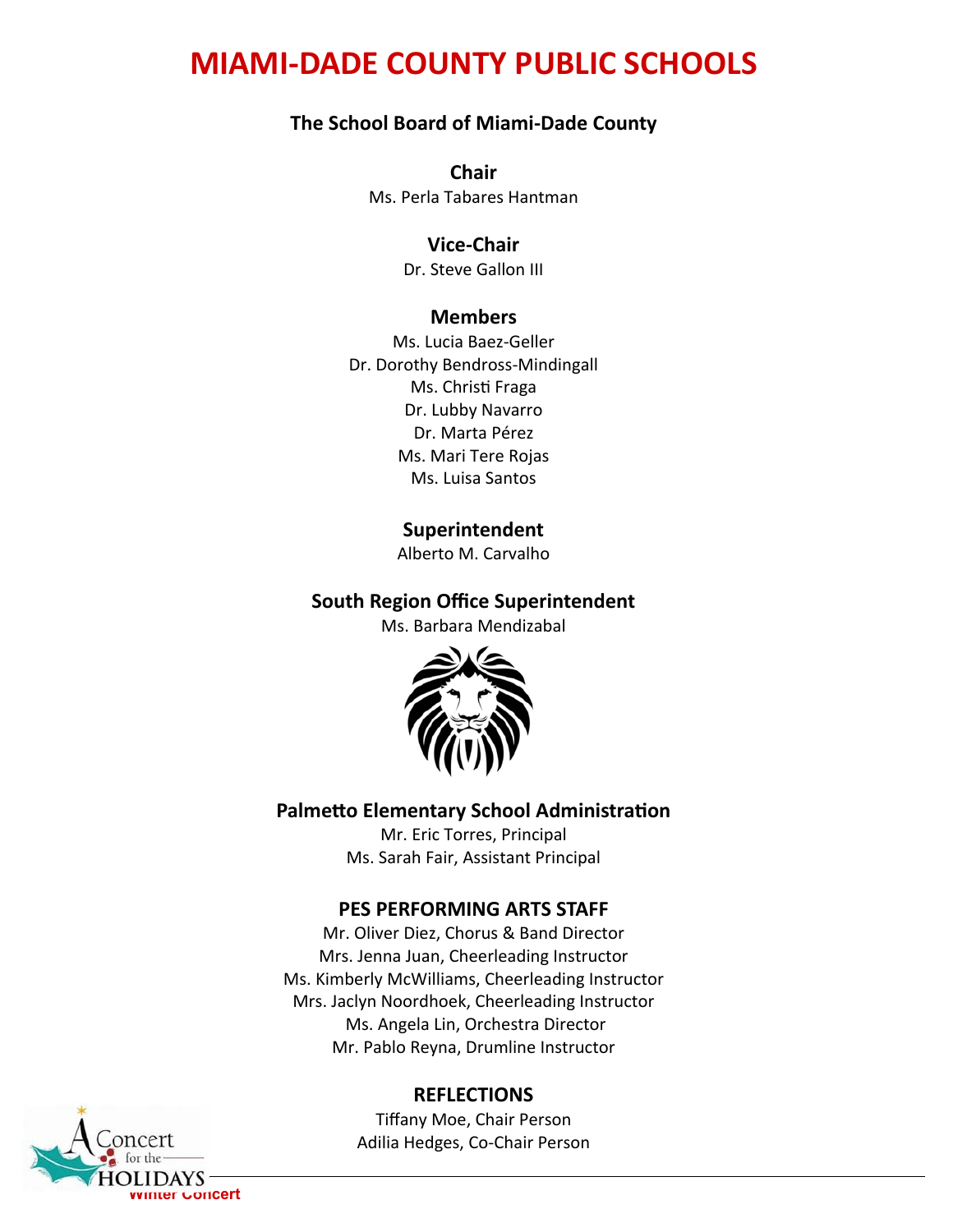

# 6:30 P.M. SHOW

# $CHEERLEADERS$

## **PRIMARY VISUAL ARTS & PHOTOGRAPHY AWARDS**

#### **DRUMLINE**

#### **PRIMARY DANCE CHOREOGRAPHY & LITERATURE AWARDS**

## **CHORUS**

"Mele Kalikimaka" by R. Alex Anderson<br>Candles in the Window" by Dave and Jean Perry" "Nutcracker Jingles" Arranged by Chuck Bridwell

# 8:00 P.M. SHOW

# **BEGINNING BAND**

**"Hot Cross Buns" Traditional** "Au Claire de la Lune" Traditional "Mary Had a Little Lamb" Traditional

## **INTERMEDIATE VISUAL ARTS & PHOTOGRAPHY AWARDS**

## **ORCHESTRA**

"Jingle Bells" by James Pierpoint / Arranged by John O'Reilly "Sonata in C Major by Jean Baptiste Breval—Frederico Herrera, solo "Chanukah, Chanukah" Arranged by John O'Reilly "Up on the Housetop" Arranged by John O'Reilly "Deck the Halls" Arranged by John O'Reilly

## **INTERMEDIATE LITERATURE AWARDS**

#### **CONCERT BAND**

"Hanukkah is Here" by Scott Watson "Carol of the Bells" Arranged by Andrew Balent African Noel" Arranged by Johnnie Vinson

## **JAZZ COMBO**

"Frosty the Snowman" by Steve Nelson and Jack Pollins "My Favorite Things" by Oscar Hammerstein II and Richard Rodgers "Silver Bells" by Jay Livingston and Ray Evans "Feliz Navidad" Jose Feliciano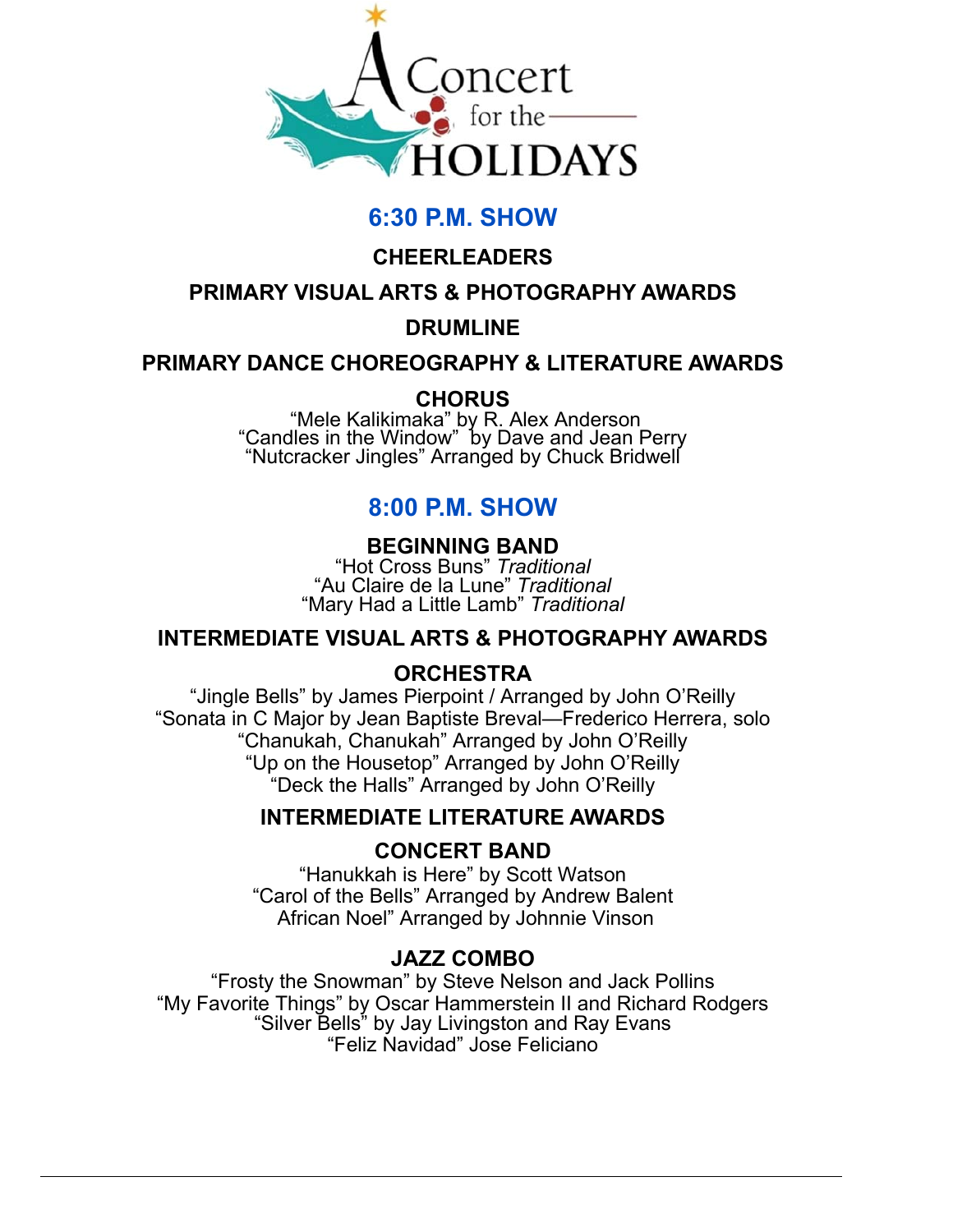# **Introducing Our Fabulous Performers**

# **Beginning Band**

Lucas Araes 
2012 - Alto Saxophone Felipe Hussey Percussion Rafael Araes **Example 26 Bizonia Bizonia Bizonia Arabe Bizonia Zoe Jenkins** Percussion Benjamin Arias **Example 2** Percussion **Aria Jurkovich** Clarinet Lucas Bejerano-Murphy Trumpet Cory Kandell Corection Percussion ^ĂŵƵĞůĞũĞƌĂŶŽͲDƵƌƉŚLJ dƌƵŵƉĞƚ :ŽĂŽ<ĂǁĂŵƵƌĂ WĞƌĐƵƐƐŝŽŶ Dhàn Bhàison Cal **Exercisc Extracha Bhànaca** and Example Tander Keshavarzi Alto Saxophone Dside Disporte Percussion Alex Milian Percussion Brianna Castillo Flute **Miliona Accepts** Milional Mercussion Claire Chong **bis Election Claire Chong bis Claire Chong** Discover Plute and Matias Mugica Evan Cohn Trumpet Matthew Munoz Percussion Chüver Collard **Example 3** Trumpet by Lucas Perez Percussion Abel Conn **Trumpet** Percussion **Santoro Perocarpi** Trumpet /ŶĂĂƌĂĂƩĂ WĞƌĐƵƐƐŝŽŶ >ƵĐŝĂŶŽWƌĂĚŽ WĞƌĐƵƐƐŝŽŶ Ethan De Los Reyes  $\overline{A}$  Alto Saxophone Leonardo Rinaldi Clarinet Zeke Denis **Example Boot de Trumpet** by the Franco Rodriguez **by Trumpet** Manny Diaz Clarinet Clarinet isla Rodriguez Clarinet Mateo Duran **De Clarinet** Clarinet israel Rodriguez Trumpet Rowen Erdody Trumpet Adrian Romero-Ubieda Alto Saxophone Uniana Fernandez **:** Percussion **Anthony Ruiz** Percussion Dh'aria Pia Gamboa di Bute bayan bara diku barang karangar Shea di Percussion Devin Garcia **The Percussion** Percussion Nathan Stumphauzer Percussion Amelie Garzon Clarinet Clarinet Clivia Taylor Percussion Joely Goldman **12. Example 20. In the Constant Constant Percussion** Andrew Thai **Mark Percussion** Jax Grueber : The Percussion Chames Anderson Valenzuela Percussion Lucas Hernandez *Dercussion* Adriana Vaque Percussion Nathaniel Moon Holt French Horn Milo Whisner and Percussion

# **Advanced Orchestra 2018 2018 2018 2029 2029 2029 2029 2029 2029 2029 2029 2029 2029 2029 2029 2029 2029 2029 2029 2029 2029 2029 2029 2029 2029 2029 2029 2029 2029**

| Sandy Cheng                | Violin |
|----------------------------|--------|
| Benjamin Lima              | Cello  |
| Maria Valentina Lima       | Violin |
| Adrian Muraoka             | Violin |
| Jackson McCabe             | Cello  |
| <b>Audrey Sanchez-Masi</b> | Violin |
| Lara Shea                  | Viola  |
| <b>Victoria Tang</b>       | Violin |
| Toskano Perocarpi          | Violin |



Andrea Gonzalez Violin Federico Herrera Cello Sabrina Leatherwood Violin Allison Moreno Violin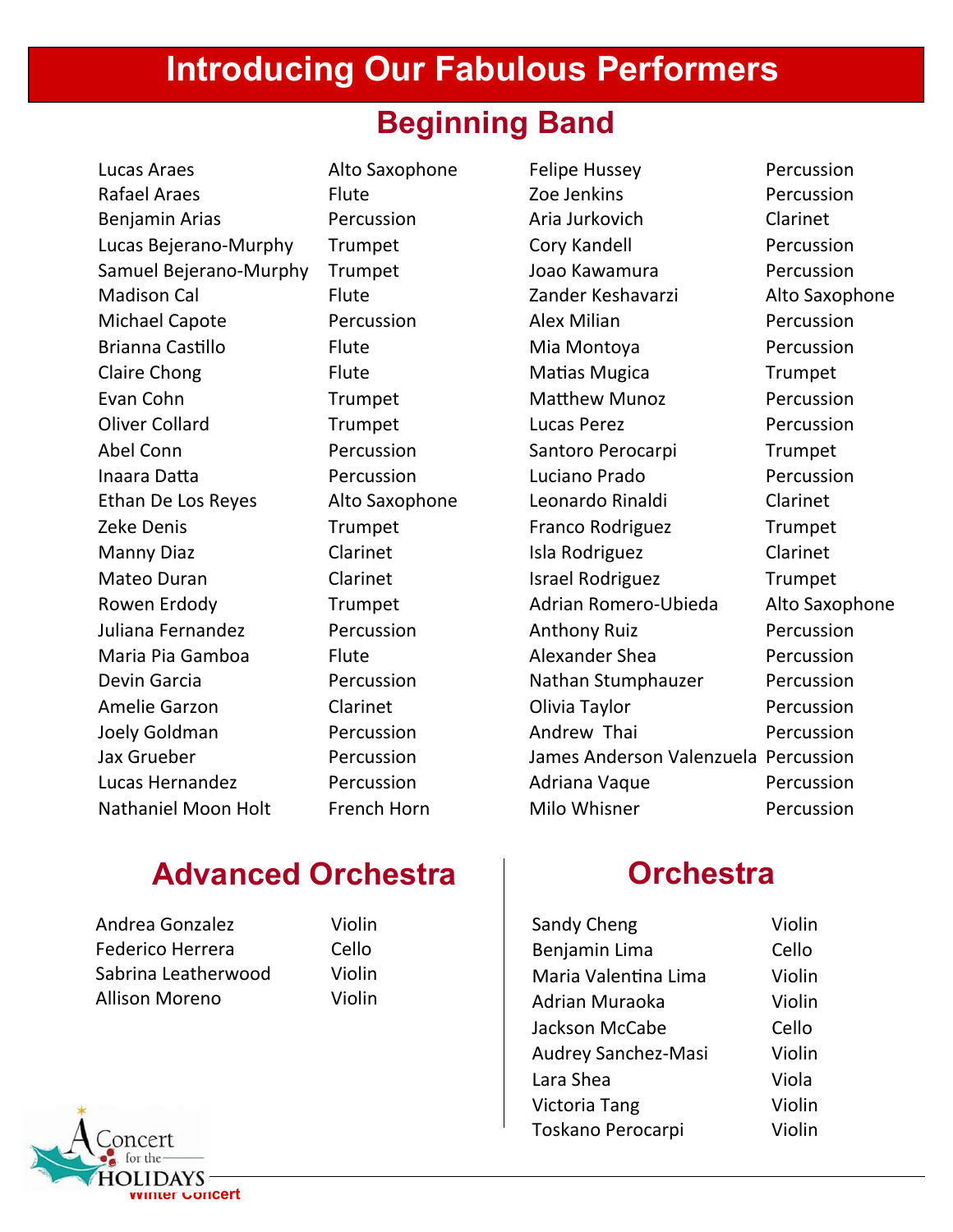# **Introducing Our Fabulous Performers**

# **Cheerleaders**

Ava Abreu Zoe Griffin Alexandra Blanco Alyssa Guevara Madalena Conrado Reagan Hedges Daniela Denis Kyla Lam Emily Díaz Emma Lundstedt Brielle Erdody Tianna Moe Cirabel Estivill lisla O'Quinn Bella Fleites **Emmie Orellana** Mina Fleites **Emma** Poleo Rhea Freedman Taylor Presley Sofia Gamboa / Isla Rodriguez Amelie Garzon Musabel Rojas Alexis Gettinger Cooper Solomon Brooke Goldman Brynn Suarez Avery Gonzalez **Alyssa Tanner** Chloe Griffin Sofia Travaline

# **Concert Band**

Riyaan Datta Percussion Tailan Dean **Dean** Percussion Daniel Diaz Clarinet Matthew Diez **Trumpet** Daniela Fernandez Flute Delani Galante Clarinet Carlos Garcia **Alto Saxophone** Isaac Lima **Euphonium** Utilian Sesse Messinger dessextional and the desired the desired property desired the Director of the Director Karthik Ramakrishna Blute Nicholas Ramirez Alto Saxophone Sky Sanchez Clarinet Sarah Sorzano **biang beneficial de Clarinet** Alyssa Tanner **Company** Oboe Colton Tuttle **Alto Saxophone** Aiden Wall **Exercussion** Sebastian Wall **Percussion** 

# **Jazz Combo**

Matthew Diez Trumpet Delani Galante Clarinet University desse Messinger and Trumpet Nicholas Ramirez Alto Saxophone

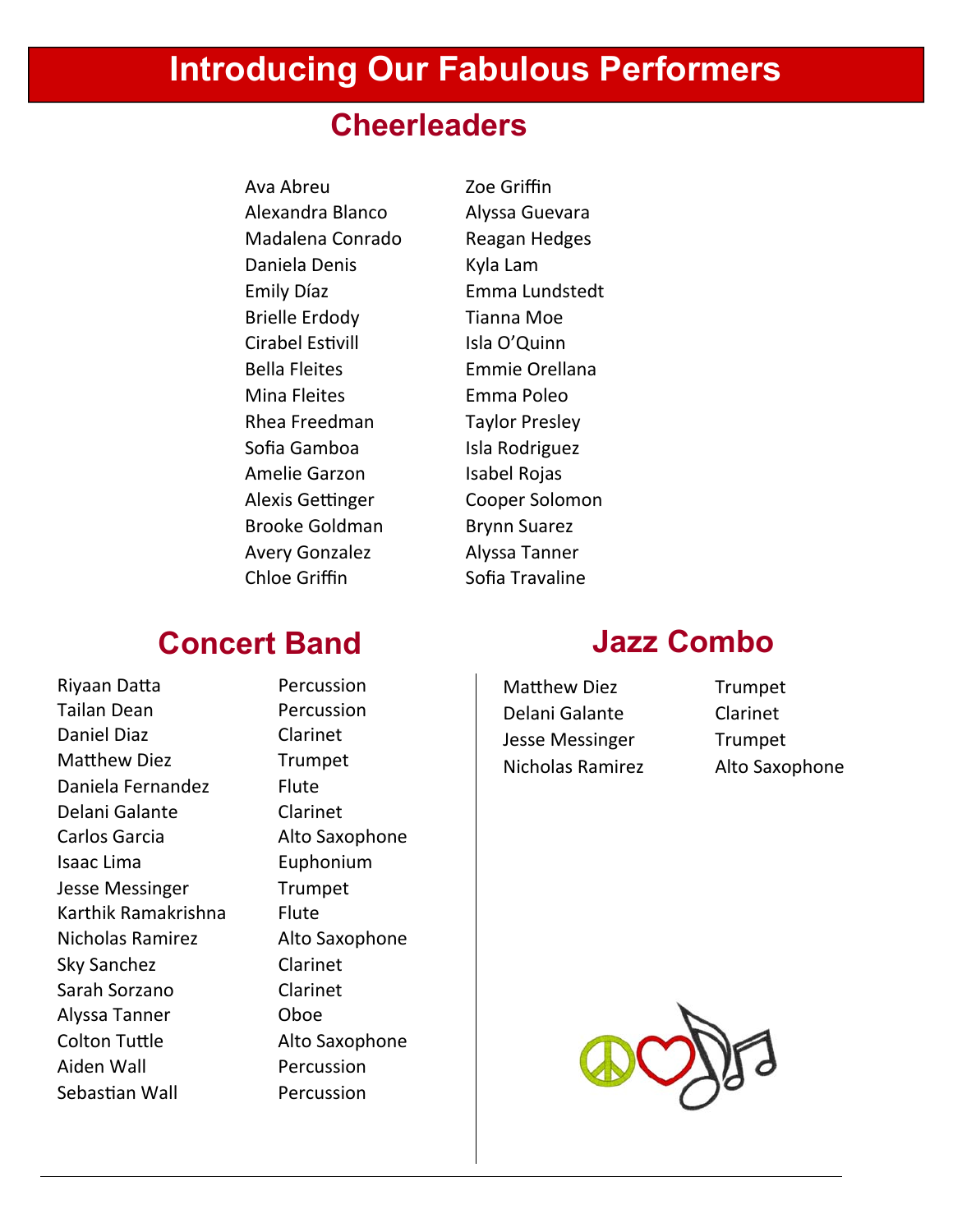# **Introducing Our Fabulous Performers**

# **Drumline**

ǀĂďƌĞƵ zƵŶĞůƐĐŽďĂƌ Olivia Arza **Khuš** Carlos Garcia Lauren Chollet by Julio Orejuela Matthew Diez **Lucy Reyna** Julia Encinosa **industrial de la contra de la contra de la contra de la contra de la contra de la contra de la** 

Matthew Capote Maximilian Muniz Crim

# **Chorus Singers**

Daniel Alekseev **Aria Jurkovich** Manuela Baptista · Jackie Lally Sidney Caballero-Arguelles Benjamin Lima Brianna Castillo Maria Valentina Lima Stella Cullemark C. Jay Mase Inaara Datta **Makamara Datta Xanaara Datta** ah dadka Aria Mateu Sarah Deresersoman **Avery Maldonado** Matthew Diez **Lailah Montes** Mateo Duran Mia Montoya Julia Encinosa (babel Morales Carolina Esteban Miley Nurse Cirabel Estivill in the Isla O'Quinn Allison Feeney **Emma Popova** Daniela Fernandez Maniela Ramirez Juliana Fernandez **Lucia Reyna** Deanela Galante **Lily Rodriguez** Delani Galante **Autumn Sanchez** Carmen Sofia Gamboa Sky Sanchez Maria Pia Gamboa Mia Severino Hanna Garcia **Audrey Sanchez-Masi** ^ƚĞůůĂ'ĂƌĐŝĂ ǀĂ^ƚĂƌƌ Amelie Garzon Victoria Tang Andrea Gonzalez **Alyssa Tanner** Axelle Grueber Katelyn Urroz Reagan Hedges Kaory Valencia Isabella James Scarlett Vazquez Daniel Junor **Branch Warnaft** Vivian Junor **Brooklyn Williams** 

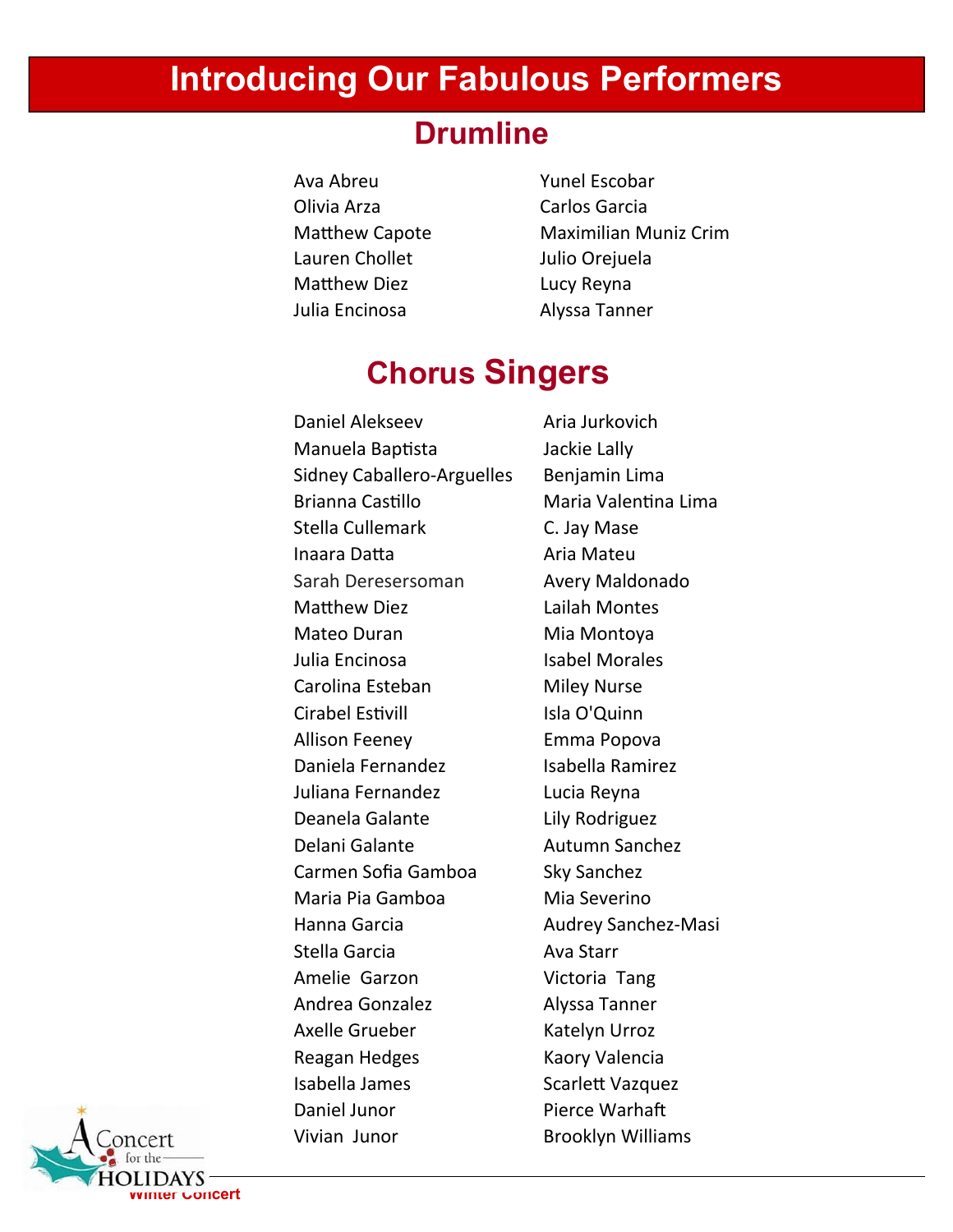# **Reflections**

# The 2021-2022 National PTA Reflections contest theme was "I Will Change the World by…" We are pleased to recognize this year's winners!

|                           |                                                                                | <b>Primary Group Winners (Pre-K - Grade 2)</b>                 |  |
|---------------------------|--------------------------------------------------------------------------------|----------------------------------------------------------------|--|
| Literature                | Carolina Esteban                                                               | A World of Kindness                                            |  |
|                           | Autumn Sanchez                                                                 | Changing the World with Medicine                               |  |
|                           | <b>Ivy Sanchez</b>                                                             | Ivy Helps Old People                                           |  |
| <b>Visual Arts</b>        | Elana Haftel                                                                   | I Will Change the World by Cleaning It Up                      |  |
|                           | Autumn Sanchez                                                                 | <b>Making Medicine</b>                                         |  |
|                           | Ivy Sanchez                                                                    | Ivy Helps Old People                                           |  |
| <b>Dance Choreography</b> | Demi Galante                                                                   | The Love of Dance                                              |  |
|                           | Mia Severino                                                                   | Loyal, Brave & True                                            |  |
|                           | Sienna Steffey                                                                 | <b>Spreading Happiness</b>                                     |  |
| Photography               | <b>Teresa Curran</b>                                                           | <b>Helping by Gardening</b>                                    |  |
|                           | Demi Galante                                                                   | <b>Pretty Flowers</b>                                          |  |
|                           | Ivy Sanchez                                                                    | Old and Young                                                  |  |
|                           |                                                                                | <b>Intermediate Group Winners (Grades 3 - 5)</b>               |  |
| Literature                | Aria Jurkovich                                                                 | <b>Diary of Friends</b>                                        |  |
|                           | Sabrina Leatherwood                                                            | Let's Change the World                                         |  |
|                           | Emma Lundstedt                                                                 | Loyal to All                                                   |  |
| <b>Visual Arts</b>        | Leila de Armas                                                                 | Choosing Kind                                                  |  |
|                           | Samantha Greenidge                                                             | Simple Joys                                                    |  |
|                           | Kyla Lam                                                                       | I Too Can Change the World                                     |  |
|                           | <b>Tianna Moe</b>                                                              | Saving the seas                                                |  |
|                           | Andi Trestyn                                                                   | <b>Hands of Peace</b>                                          |  |
| Photography               | Aria Jurkovich                                                                 | <b>Faith to Climb</b>                                          |  |
|                           | Emma Lundstedt                                                                 | Loyal to all                                                   |  |
|                           | Sky Sanchez                                                                    | <b>Making Trash Fun</b>                                        |  |
|                           |                                                                                | A heartfelt Thank You goes out to our judges:                  |  |
| Literature:               |                                                                                | Michell Levin, Teacher at Zora Neale Hurston Elementary School |  |
| Visual Arts:              | Thomas Burns, Art Instructor at Palmetto Senior High School                    |                                                                |  |
| Dance Choreography:       | Chloe Piniero, former Miami Heat Dancer and background dancer for major events |                                                                |  |
|                           |                                                                                |                                                                |  |

Photography: Serina Prado, professional photographer and founder of Serina Prado Photography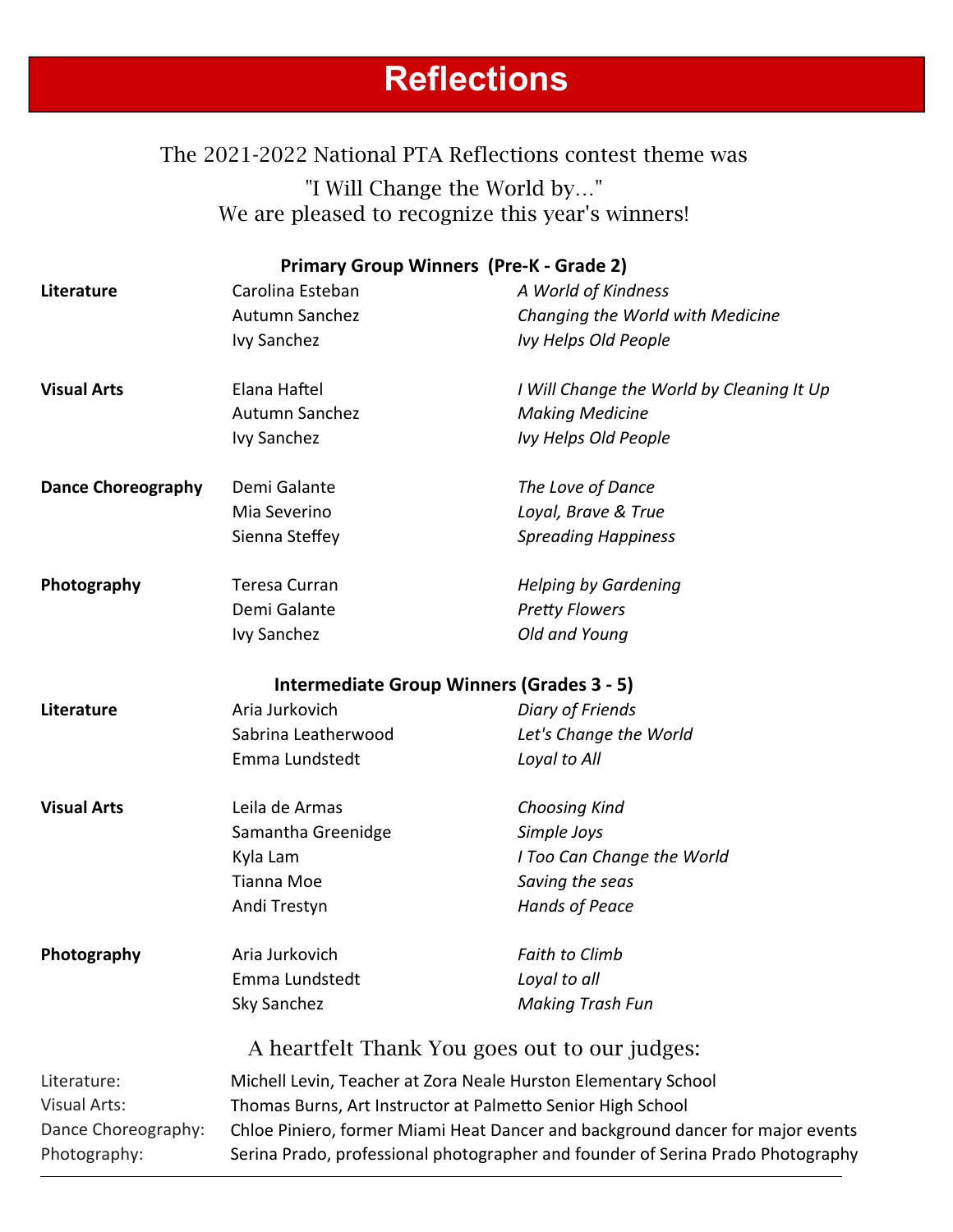



# **2022 WINTER CONCERT**

Presented by The Community Foundation of Pinecrest

# We are Back!

# **February 5, 2022**

**Pinecrest Gardens** 11000 SW 57<sup>th</sup> Avenue, Pinecrest

**6:30pm Wine/Hors D'oeuvres 7:30pm Concert & Presentation** 

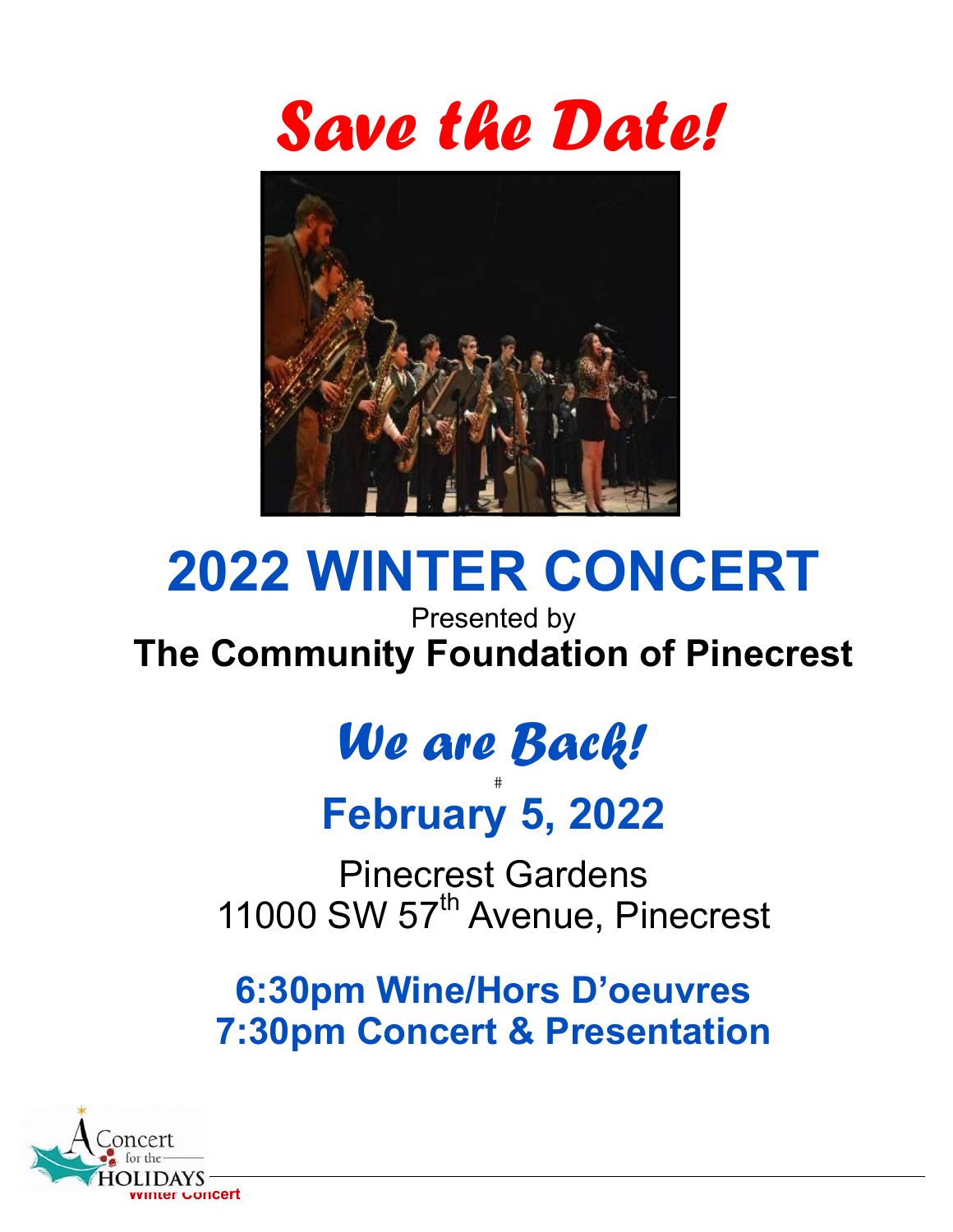# 2021-2022 PES Performing Arts Fund, Inc. Board

| President        |
|------------------|
| Vice President   |
| <b>Treasurer</b> |
| <b>Secretary</b> |

Maria Astor **Eunice Greenidge** Alexandra Junor Victoria Perdomo

**Concert Band Liaison Beginning Band Liaison Cheerleading Liaison Chorus Liaison Jazz Combo Liaison Orchestra Liaison** 

**Keith Tanner** Nicole Barroso, Jennie Cohn & Kate Moffat Stephie Goldman Gabriela James & Jenni Warhaft Alina Diez Sandra Leatherwood

# Thank you to all our volunteers! Without you, our concert would not have been a success!

**Decorations Chairperson Volunteer Chairperson Concert Ticket Chairperson Uniform Chairperson**  **Eunice Greenidge** Alina Diez Alexandra Junor Maria Astor

Decorations Nicole Agapay Sabrina Cruz-Munoz Decorations, Merchandise, Communications Registration Carolina Ballas Registration Tatiana Esteban Setup/Breakdown Paula Arias Setup/Breakdown Supriya Choukar Setup/Breakdown Jim Feenev Transportation Raul Galante Transportation Patrick Junor

\*Please excuse any errors or omissions due to printing deadline.

# **Wishing all our Palmetto families a happy and** healthy holiday season!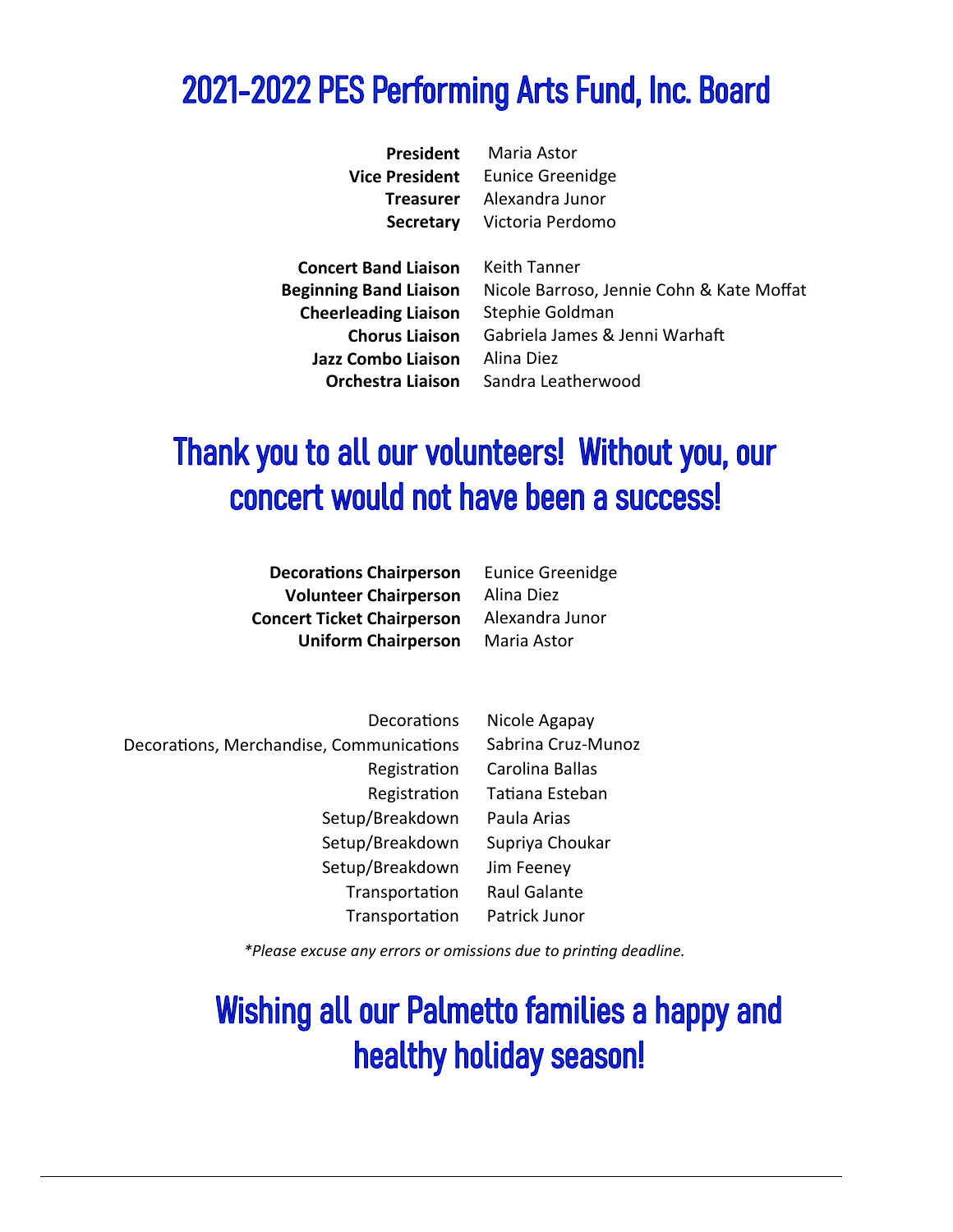# **2022 Calendar of Events**

January 12-14, 2022: FMEA Conference and All State performances in Tampa. Selected students if chosen.

January 24-28, 2022: Performing Arts Spirit Week.

February 5. 2022: "8<sup>th</sup> Annual Winter Concert", 6:00 PM. Groups include Chorus, Jazz Combo, Drumline and Cheerleaders.

Saturday, February 12, 2022: "Funfest" at Palmetto Elementary School P.E. field. Groups include Jazz Combo, Chorus and Drumline. Time to be announced.

Wednesday, February 16, 2022: Performing Arts Dinner Night TBD

Saturday, February 19, 2022: Concert Band performs National Anthem at FIU Men's Basketball Game, 7:00 PM.

**Wednesday, March 30, 2022:** " $4<sup>th</sup> - 5<sup>th</sup>$  Grade Talent Show Auditions". 2:00 PM in the Music Room.

Saturday, April 16, 2022: Chorus sings National Anthem at Miami Marlins game 6:10 PM. Chorus will be dressed in their Palmetto Performing Arts T-Shirt with blue jeans and sneakers.

Wednesday, April 27, 2022: " $4^{\text{th}} - 5^{\text{th}}$  Grade Talent Show", Cafeteria, 6:30 PM.

Thursday, May 5, 2022: End of Year Performing Arts Parent Meeting. 6:30 PM

Saturday, May 21, 2022: "Music U.S.A. Festival" at Universal Studios. Groups include: Advanced Orchestra, Chorus, Concert Band, Jazz Combo, and Drumline. Performers will be dressed in their concert attire.

May 23-27, 2022: Performing Arts Spirit Week

Friday, June 3, 2022: "Spring Concert" Pinecrest Gardens: 6:30 PM and 8:00 PM Concerts 6:30 PM concert: Cheerleaders, Drumline and Chorus/ 8:00 PM concert: Beginning band, Orchestra, Concert Band, and Jazz Combo.

Monday, June 6, 2022: "Awards Ceremony" at Pinecrest Gardens, 7:00 PM. Doors open at 6:30 PM, Groups include: Orchestra, Advanced Orchestra, Chorus, Beginning Band, Concert Band, Jazz Combo, both Drumlines and Cheerleaders.

Dates to be announced:

\*Cheerleaders and Jazz Combo performing at Miami Heat game.